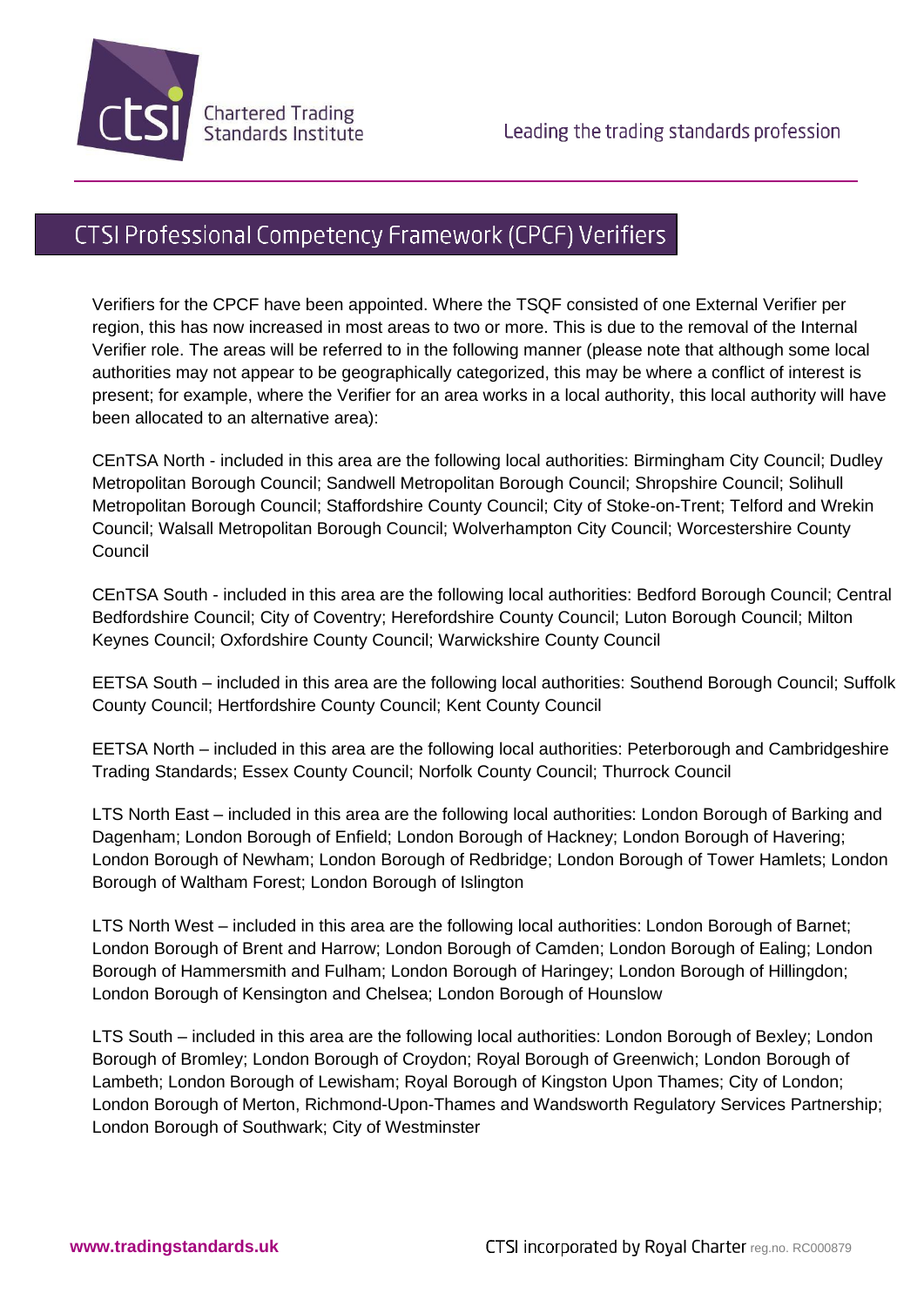NETSA – included in this area are the following local authorities: Darlington Borough Council; Durham County Council; Gateshead Metropolitan Borough Council; Hartlepool Borough Council; Middlesbrough Council; City of Newcastle-upon-Tyne; North Tyneside Metropolitan Borough Council; Northumberland County Council; Redcar and Cleveland; South Tyneside Metropolitan Borough Council; Stockton-on-Tees Borough Council; City of Sunderland; Tees Valley Joint Services

Scotland South – included in this area are the following local authorities: East Lothian Council; East Renfrewshire Council; City of Edinburgh Council; Glasgow City Council; Midlothian Council; Moray Council; North Ayrshire Council; North Lanarkshire Council; Renfrewshire Council; Scottish Borders Council; South Ayrshire Council; South Lanarkshire Council; West Lothian Council

Scotland North – included in this area are the following local authorities: Aberdeenshire Council; Aberdeen City Council; Angus Council; Argyll and Bute Council; Clackmannanshire Council; Comhairle Nan Eilean Siar; Dumfries and Galloway Council; Dundee City Council; East Dunbartonshire Council; Falkirk Council; Fife Council; The Highland Council; Inverclyde Council; Orkney Islands Council; Perth and Kinross Council; Shetland Islands Council; Stirling Council; West Dunbartonshire Council

SWeRCoTS – included in this area are the following local authorities: Bath and North East Somerset Council; Borough of Poole; Bournemouth Borough Council; Bristol City Council; Cornwall Council; Devon, Somerset and Torbay Trading Standards; Dorset County Council; Gloucestershire County Council; States of Guernsey; North Somerset Council; Plymouth City Council; South Gloucestershire Council; Swindon Borough Council; Wiltshire Council

TSEM North – included in this area are the following local authorities: Derbyshire County Council; Lincolnshire County Council; Nottingham City Council; Nottinghamshire County Council; Rutland County **Council** 

TSEM South – included in this area are the following local authorities: Derby City Council; City of Leicester; Leicestershire County Council; Northamptonshire County Council

TSNW North – included in this area are the following local authorities: Belfast City Council; Blackburn with Darwen Borough Council; Blackpool Council; Cumbria County Council; Department for the Economy Northern Ireland; Republic of Ireland; Isle of Man; Bolton Metropolitan Borough Council; Cheshire East Council; Cheshire West and Chester Council; Halton Trading Standards Service; Sefton Council; Wirral Metropolitan Borough Council; Knowsley Metropolitan Borough Council; City of Liverpool; St Helens Metropolitan Borough Council; Warrington Trading Standards Service; Wigan Council

TSNW South – included in this area are the following local authorities: Bury Council; Lancashire County Council; City of Manchester; Oldham Metropolitan Borough Council; Rochdale Metropolitan Borough Council; City of Salford; Stockport Metropolitan Borough Council; Tameside Metropolitan Borough Council; Trafford Council

TSSE – included in this area are the following local authorities: West Berkshire and Wokingham and Bracknell Council; Brighton and Hove Council; Buckinghamshire and Surrey Trading Standards; East Sussex County Council; Hampshire County Council; Isle of Wight Council; States of Jersey; Medway Council; Portsmouth City Council; Reading Borough Council; Slough Borough Council; Southampton City Council; Sutton and Kingston Shared Environment Services; West Sussex County Council; Royal Borough of Windsor and Maidenhead